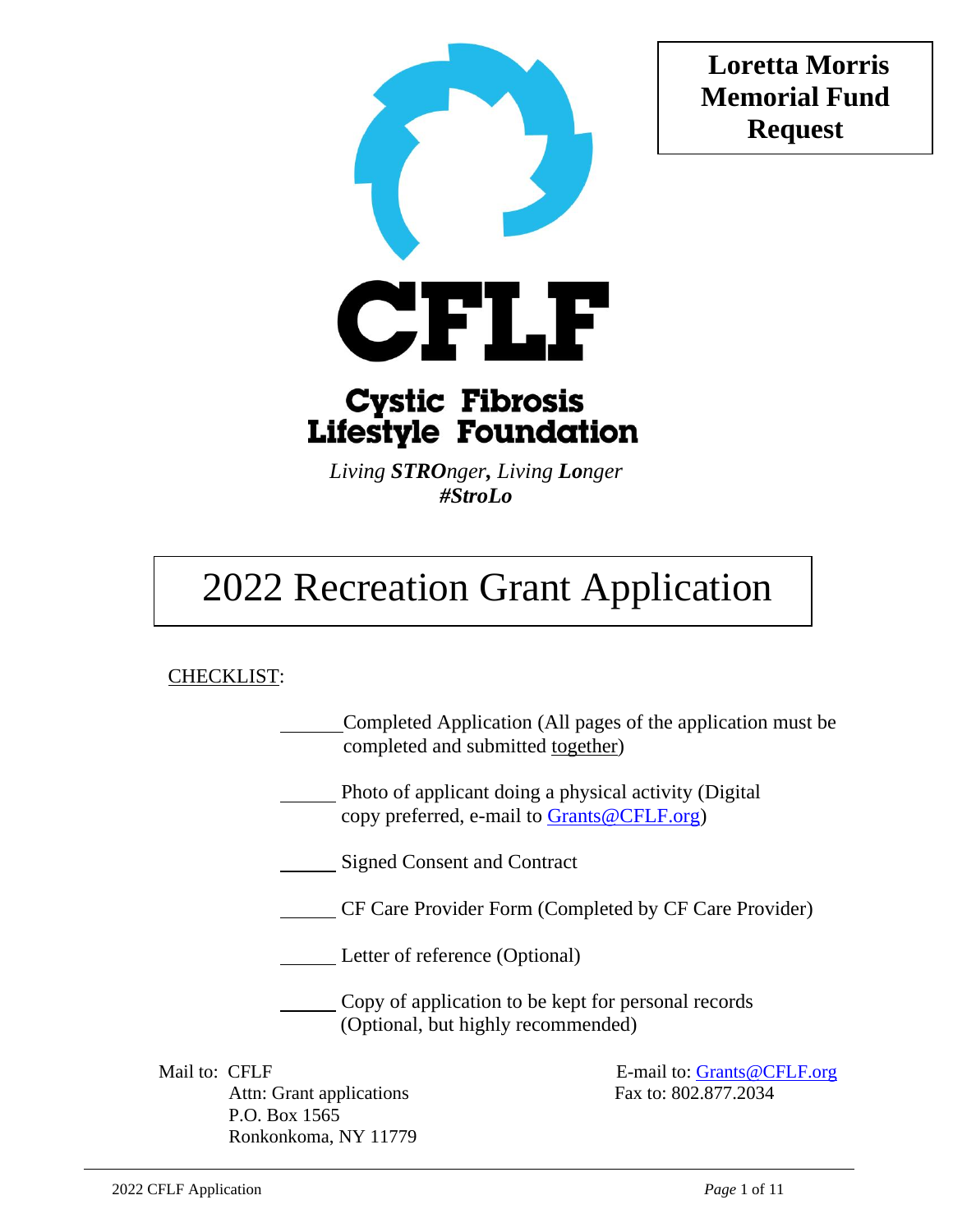### **Loretta Morris Memorial Fund Background**



The **Loretta Morris Memorial Fund** was established in 2010. The Fund was set up by her sister, Barbara Morris Harison with the goal of providing Recreation Grants to help those living with CF enjoy an active lifestyle. Loretta was born March 31, 1950 and died from CF at the age of 21 years. In spite of her illness she enjoyed the recreation activities of horseback riding and dance, and was also an avid reader. She was attending California State University at Northridge at the time of her death.

62 friends and family members have supported the Loretta Morris Memorial Fund. The Memorial Fund has awarded 165 grants since 2010, when the Fund was established with Cystic Fibrosis Lifestyle Foundation (CFLF). The total funds disbursed for the grants equal \$75,600.

The youngest Loretta Morris Memorial Fund grant recipient was just nine months old and the oldest recipient was 54 years old. The fund's primary purpose is to provide grants for recreation activities enjoyed by Loretta and Barbara, i.e. horseback riding, dance, aquatics/swimming, and golf. Grants for other activities are considered and have been awarded. California residents are given preference but grant awards have been made to CF patients from all over the United States.

Comments from grant recipeints demonstrate the benefits of recreation and exercise for healthy lifestyles.

#### **Erick – Age 13 - California - Swimming**

*"I want to learn to swim to have fun with my family members when they swim. It will also help me with my cystic fibrosis and help me breathe better***."**

#### **Lilly – Age 11 - Ohio - Horseback Riding**

*"Horseback riding is great for me since it exercises my lungs and my spirit. I feel so good riding horses and appreciate your support. Your help gives me a chance to pursue what I love.*"

#### **Heidi – Age 4 - North Carolina - Dance**

*"This grant will allow Heidi to continue with dance on the competitive team with her friends. It has become a big part of her life and provides many things in addition to physical activity like character building."* – Heidi's Mom

#### **Austin – Age 18 - Kentucky - Golf**

*"I love playing golf and I always stick to something I enjoy and never give up."*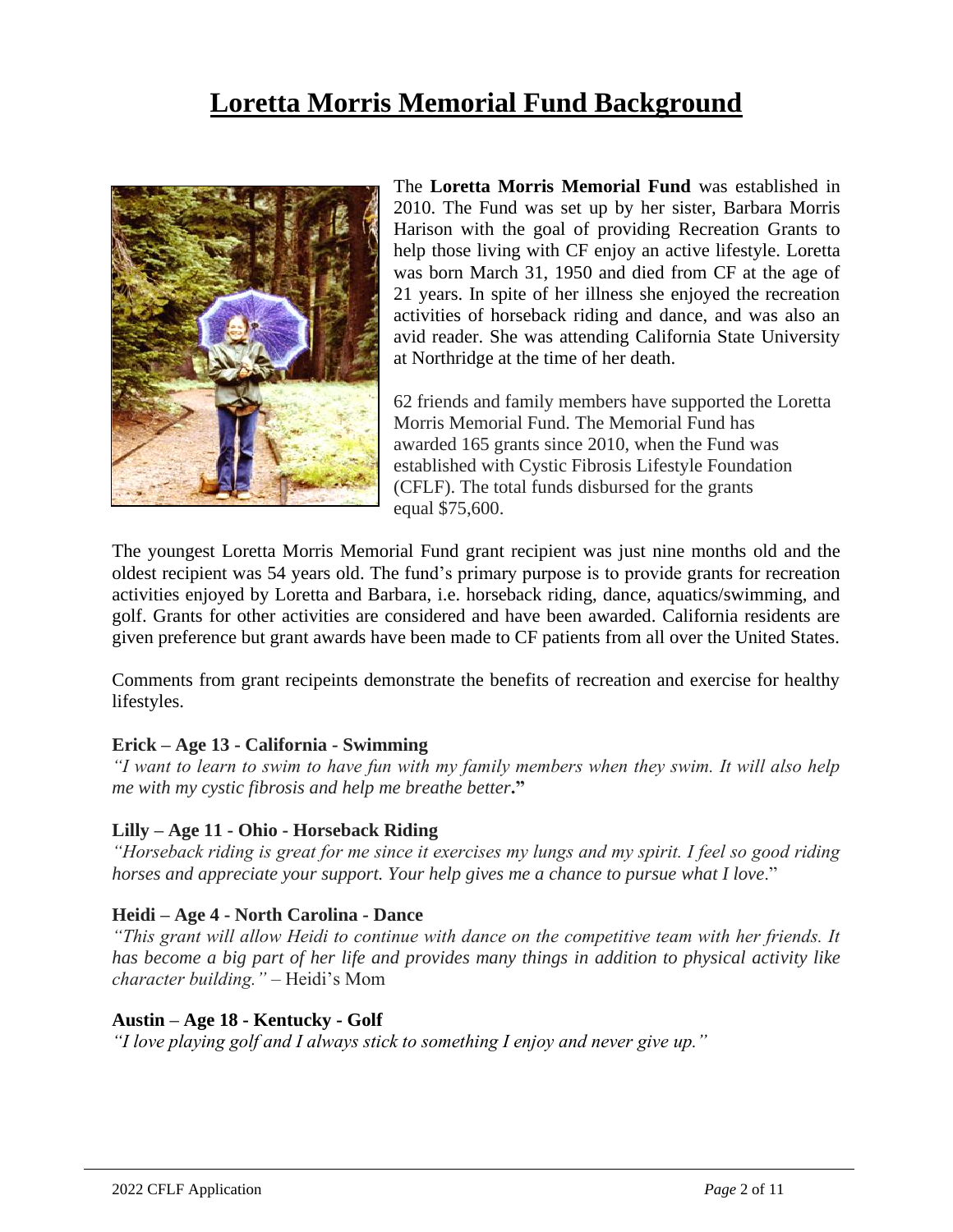- **Due to COVID-19 requests for in-home exercise equipment will also be temporarily considered.**
- **Applicants requesting support for an activity (rather than exercise equipment) must complete and sign the COVID liability waiver on page 9.**
- **Due to limited available funding, the CFLF is not able to approve all Recreation Grant requests.**
- **Loretta Morris Memorial Fund Grant Applications are reviewed on a rolling basis. Please allow 4-6 weeks for processing and review.**
- Loretta Morris Memorial Fund Grant requests may not exceed \$500.
- The CFLF will only consider COMPLETE applications, this includes answering ALL questions AND including a photo. If ANY information is missing, a denial will be made.
- Please check with the establishment where the applicant's activity will be taking place to make sure they will accept a check from the CFLF as payment for their services.
- Applicants may only submit one type of application at a time.
- Applications **MUST** be completed by the person with CF. If a child is unable to write the parent or guardian may transcribe for them, but the words must come from the applicant.
- The CFLF will pay directly for *activities* or *equipment* (within six months following approval) to the billing activity company or organization. Funds, including reimbursement for past activities, will NOT be paid to the grant recipient.
- If an applicant is denied, they may reapply for the same, or different activity, with a new application as soon as they would like.
- Only one Recreation Grant can be awarded per 12 month period.
- We ask that applicants agree to provide feedback during the period of their grant at intake, 12, and 24 months. The "CF Questionnaire" (CFQ-R) is a four-page assessment tool that has been thoroughly studied for reliability and validity. We have received permission to use this tool to assess any effects on the physical, psychological and social quality of life for the grant recipients. Information is used for internal purposes only to demonstrate program impact, and will be kept confidential.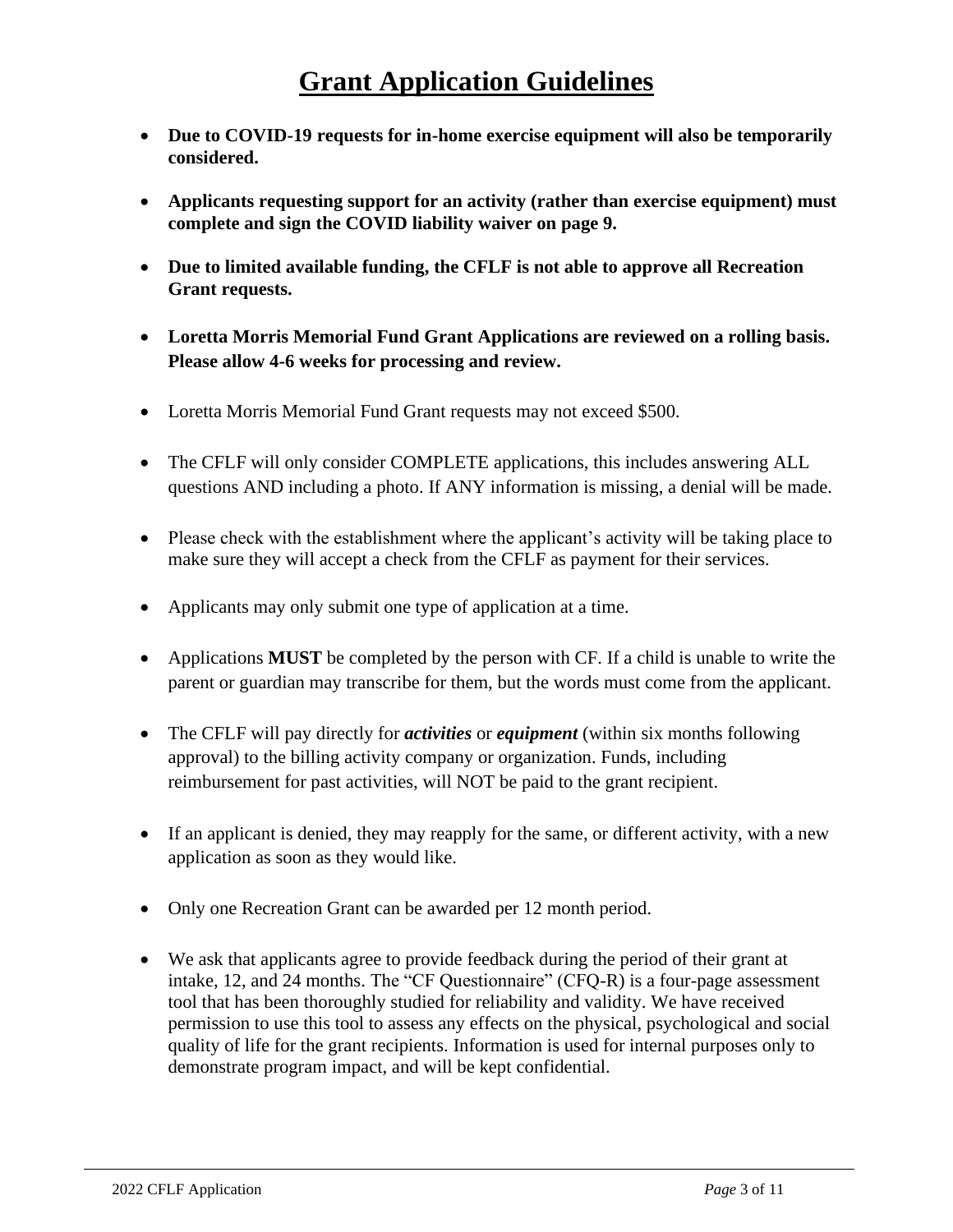### **Loretta Morris Memorial Fund Grant Request**

(Please be sure that ALL sections of the application are filled out)

| Date: | $\sqrt{2022}$ |
|-------|---------------|
|       |               |

| Have you applied for a CFLF Recreation Grant in the past? No |                                     |    | Yes |
|--------------------------------------------------------------|-------------------------------------|----|-----|
| Have you ever received a CFLF Recreation Grant?              |                                     | Nο | Yes |
|                                                              | • Household Information: (Optional) |    |     |

How many people are in your household? How many in your household have CF? What is your current annual household income? Has your household income been negatively impacted by COVID-19? No Yes

### • **Personal Information:**

| First name: |  |               | Last name: |  |      |                                     |
|-------------|--|---------------|------------|--|------|-------------------------------------|
| Address:    |  |               |            |  |      |                                     |
| City:       |  |               | State:     |  | Zip: |                                     |
| Phone: (    |  |               |            |  |      | (Please cicrle one: Home/Cell/Work) |
| E-mail:     |  |               |            |  |      | *MUST be an active account          |
| Age:        |  | Date of Birth |            |  |      |                                     |

### • **Emergency Contact:**

| Name:           | Relationship:                                                                  |
|-----------------|--------------------------------------------------------------------------------|
| Address:        |                                                                                |
| Town/State/Zip: |                                                                                |
| E-mail:         | Phone: (                                                                       |
|                 | Can this person be provided with updates and mailings from the CFLF? No<br>Yes |

### • **Consent**

By signing here I give my permission to the CFLF to discuss my condition with my doctors, other healthcare providers, or other organizations regarding the activities I would like to use my grant towards. I also give persmission to the CFLF to request medical information from my CF healthcare providers including my FEV-1 lung scores. I understand that in compliance with HIPAA regulations the CFLF will keep any of my medically sensitive information confidential. My signature below is valid for the 24 months following the approval of my Recreation Grant.

Signature: Signature:

*If under the age of 18:*

Parent/Guardian name(s):

Parent/Guardian signature(s):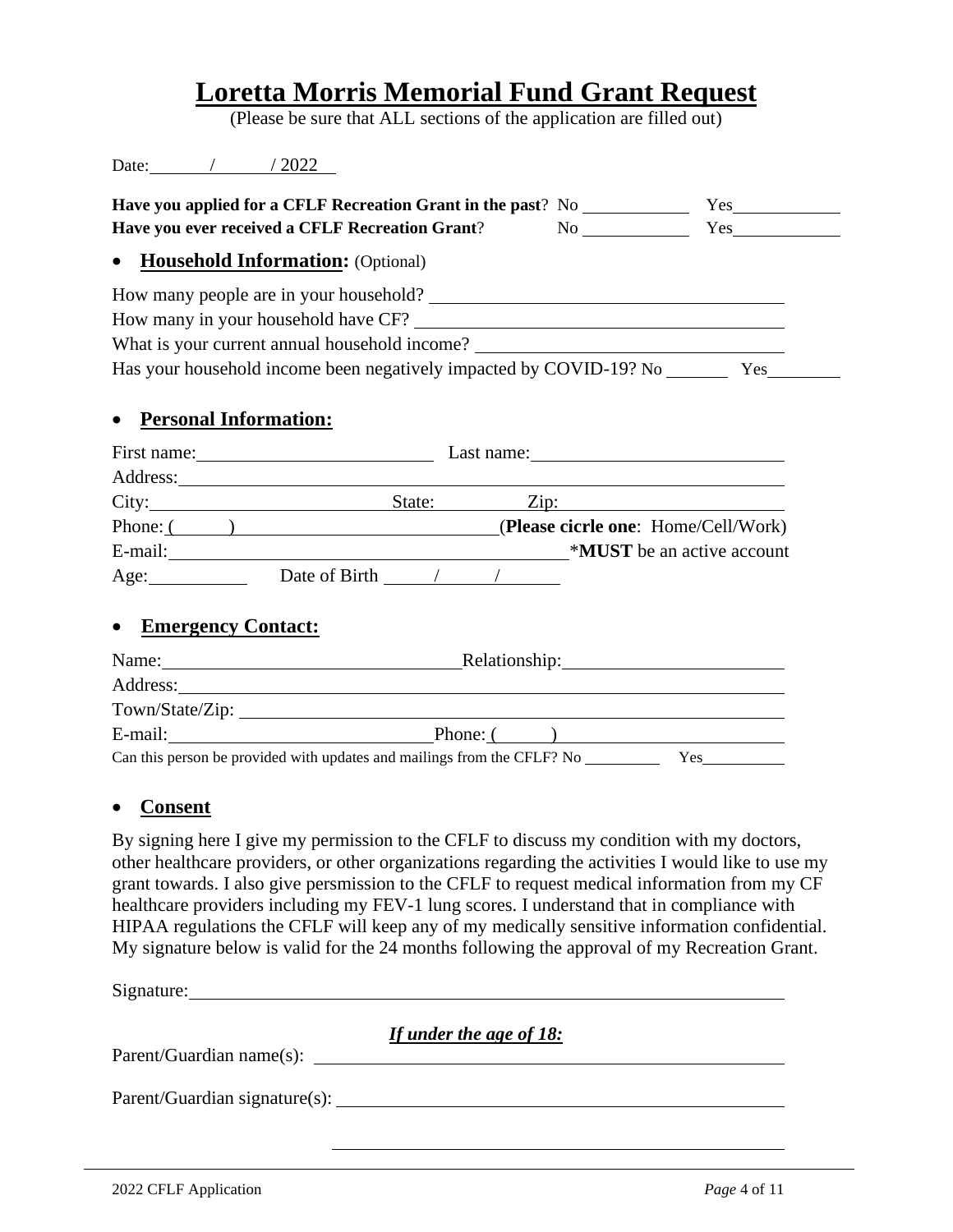### **Activity Request Information**

*Please be as specific as possible when providing the following information. If any information is mising, or left blank, we will not be able to process your request.* 

-If more than one activity is being requested **please photocopy or print this page mulitple times for each activity**. Please remember that the total dollar amount for all activities may not exceed \$500.

**Type of activity or exercise equipment funds are being requested for:** 

(i.e., Swimming, horseback riding, treadmill, etc.)

**Amount requested for activity of exercise equipment:** \$

**(EXACT dollar amount is required, there is a \$500 maximum)**

**If requesting a direct purchase of exericse equipment online, please copy/paste the URL address of the specific equipment webpage:**

**Name of business or organization where activity or equipment funds will be paid to:**

|                                |                                            | $\text{State:}$ $\text{Zip:}$ |  |
|--------------------------------|--------------------------------------------|-------------------------------|--|
| Phone number: $(\_\_)$ E-mail: |                                            |                               |  |
|                                |                                            |                               |  |
|                                | (If there is no specific date, write ASAP) |                               |  |
| Duration of activity:          | (Ex. one year, 6 months, 4 weeks, etc.)    |                               |  |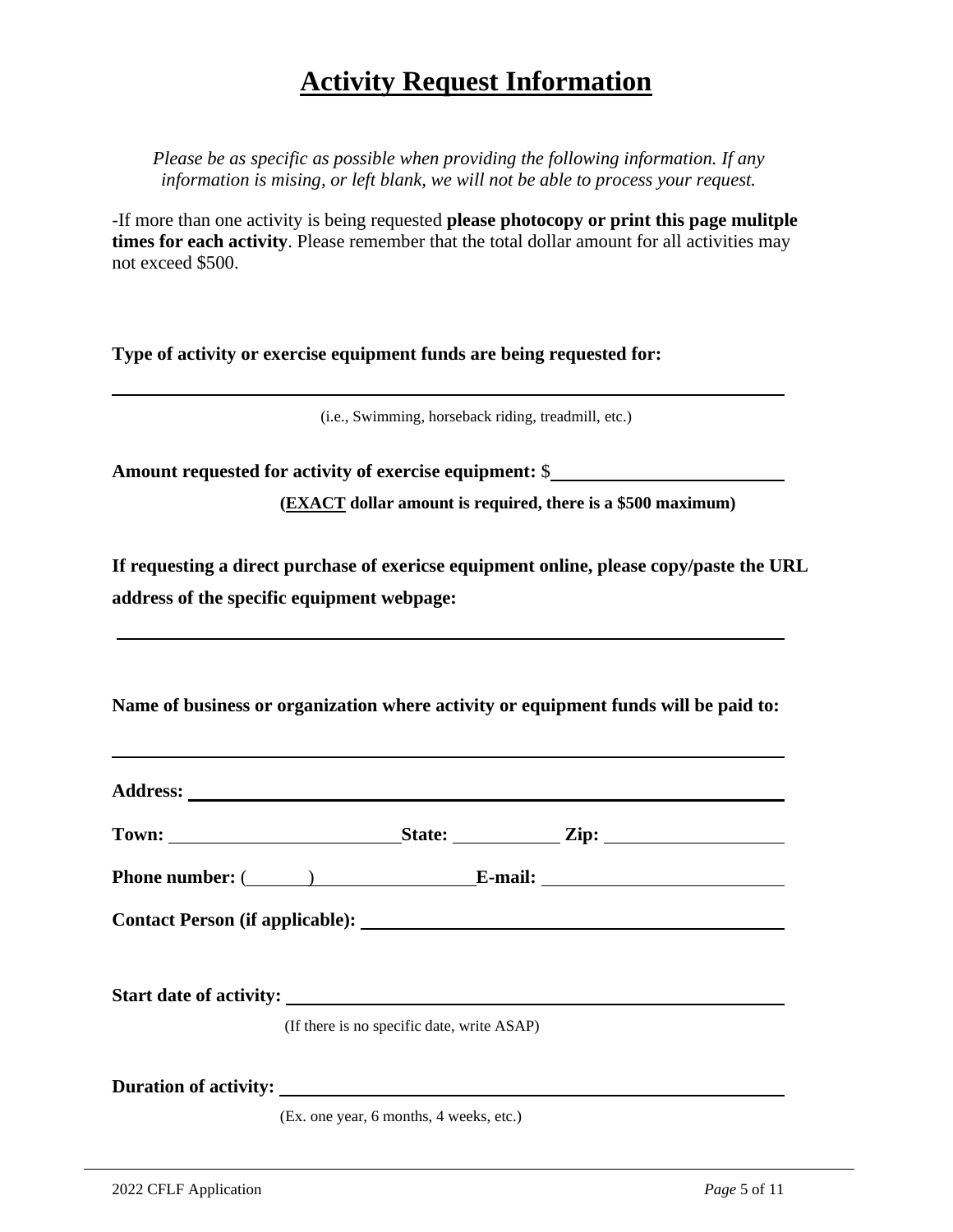### **Photo Information\***

**Please describe below where and when the photo you are submitting with your application is from, and the story that describes what we are looking at. (The submitted photo must be recent and clearly show the applicant).**

**-Please DO NOT fax, staple, tape, glue, or write on photos**

**-Please do not send headshots or group photos**

**-Digital copies strongly preferred, please e-mail to [Grants@CFLF.org](mailto:Grants@CFLF.org) with your name in the subject line**

\* Please note that photos will not be returned and may be used for publicity purposes

### **Letter of Reference**

(Optional)

If you choose to have someone write a letter of reference on your behalf, please explain below why you have chosen that person:

*(Continue on a separate sheet if necessary)*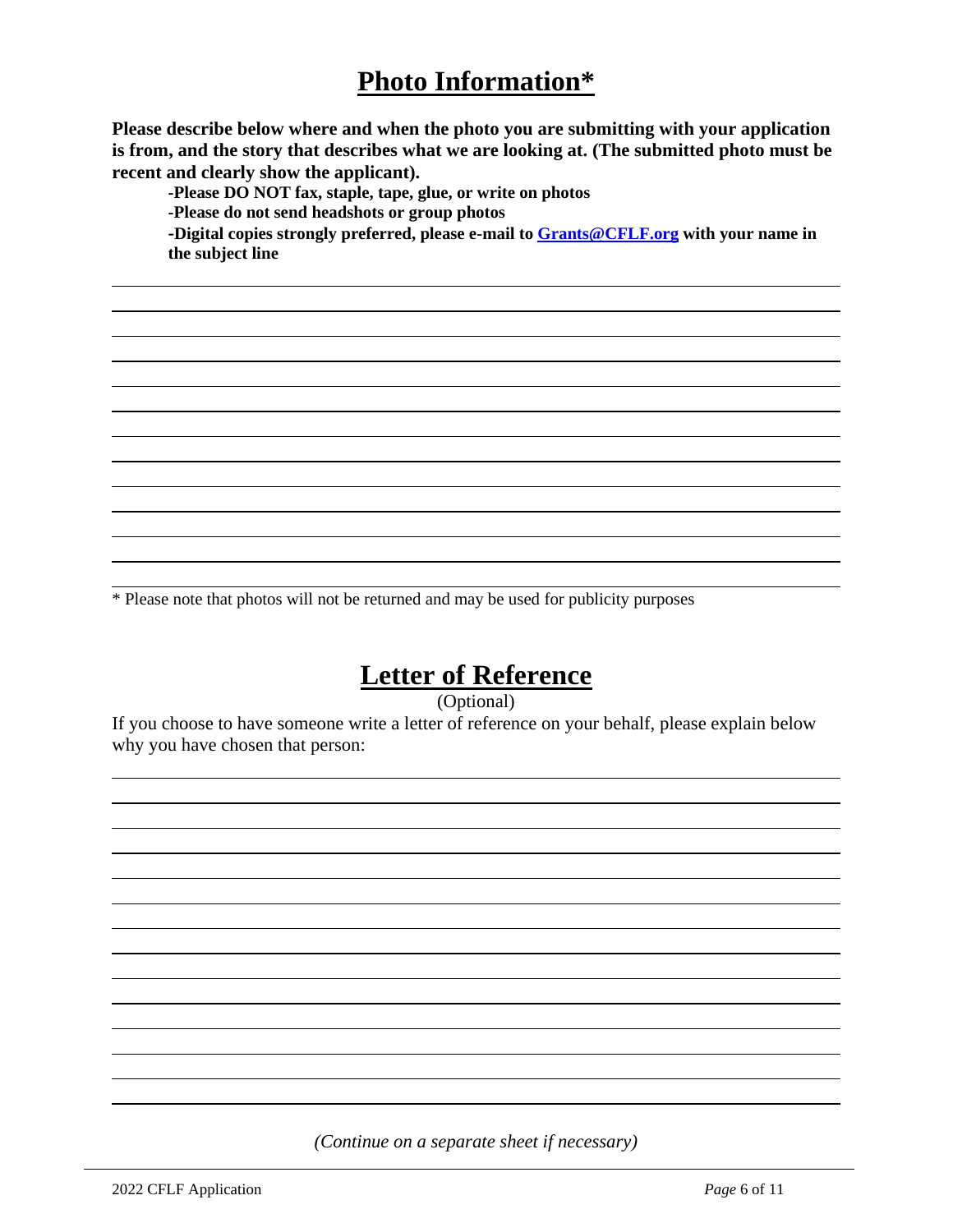### **Essay**

### **How will you benefit from receiving a Recreation Grant from the CFLF and what do you feel is your greatest strength?**

Please be as specific and thorough as possible as it will help us to determine eligibility. (Type on a separate sheet of paper or NEATLY handwrite in the spaces provided).

\*\*For individuals who have received a CFLF Recreation Grant in the past, please tell us about the impact it has had and what impact receiving another grant will have.\*\*

*(Continue on a separate sheet if necessary)*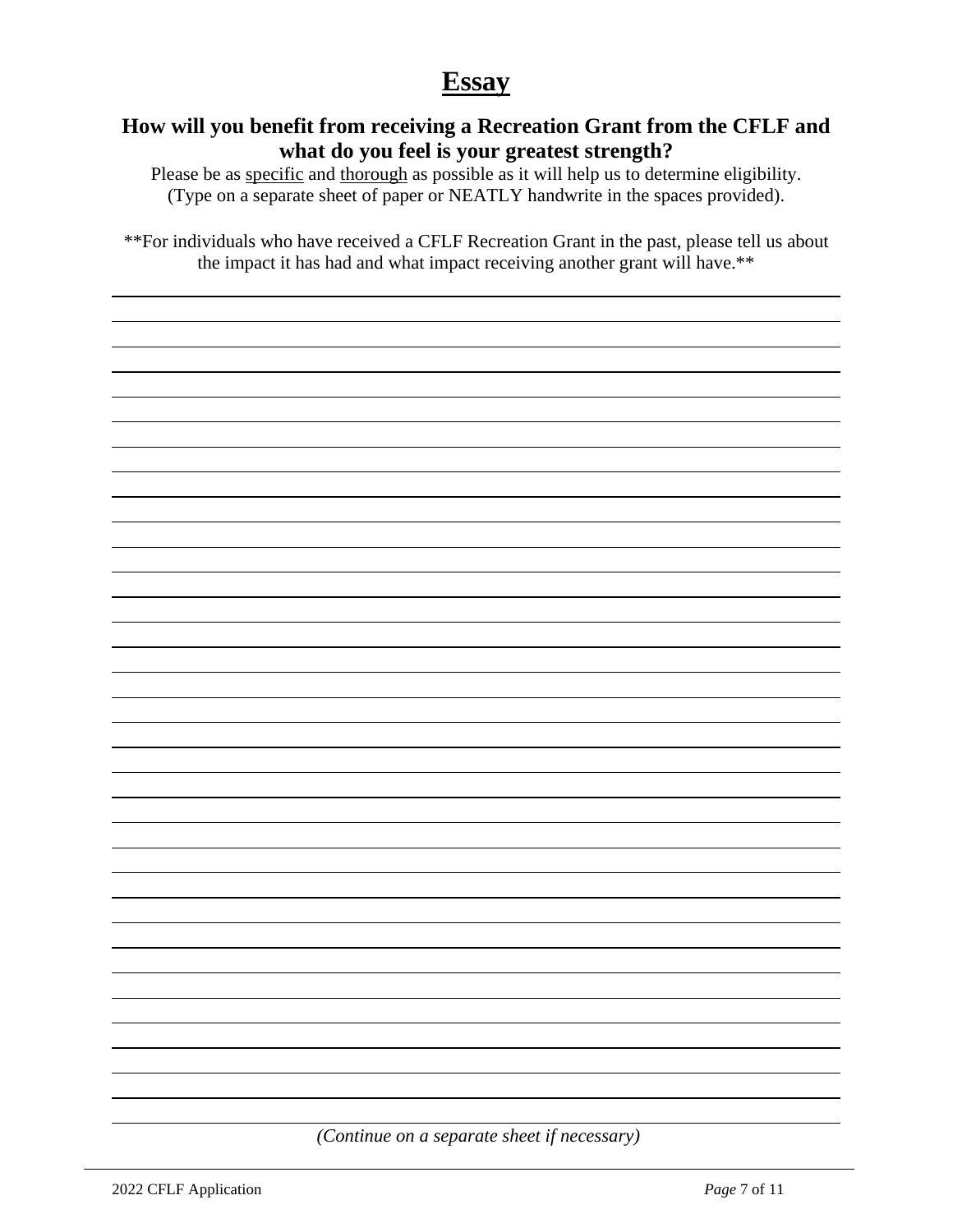### **Contract of Agreement**

Please read and *initial EACH* of the points below, and upon agreeing to these conditions sign at the bottom of the page.

- I understand I am undertaking in the activities requested in this application under my own (or my child's) risk, and will not hold the Cystic Fibrosis Lifestyle Foundation, nor any of its partners, liable for any injury or negative health impact related to this activity.
- I understand the spirit of these funds is to help improve my lifestyle, which includes my physical, emotional, and social well-being. I will do my best to use this Recreation Grant to improve my life, and to use it toward on-going activities that I believe to be benefical to my health.
- I will not sell, trade, or profit from any goods or services rendered with this Recreation Grant.
- I understand that the CFLF will contact my CF doctor to review and request endorsement of the activities requested in this application.
	- I will do my best to fill out and return the CFQ-R (questionnaires) at intake, 12-months, and again at 24-months to help the CFLF determine the impact on my quality of life from this grant and to help improve the programs of the CFLF.
- I will update the CFLF with any address, e-mail, or phone changes.
- I give permission to CFLF to utilize my (or my child's) photographs, parts of my essay, e-mail content, thank you notes, etc. to help demonstrate the impact of this program to the public through the CFLF website, e-mails, mailings, and/or social media. (OPTIONAL)

Applicant's Signature Date

|   |  | 0.000 |  |
|---|--|-------|--|
| . |  |       |  |

Parent/Guardian Signature (if under 18) Date

 **/ /** 2022

\*Please contact Program Coordinator, Tiffany McDaniel, with questions at: [Tiffany@CFLF.org](mailto:Tiffany@CFLF.org) or (833) 462-2353 ext. 2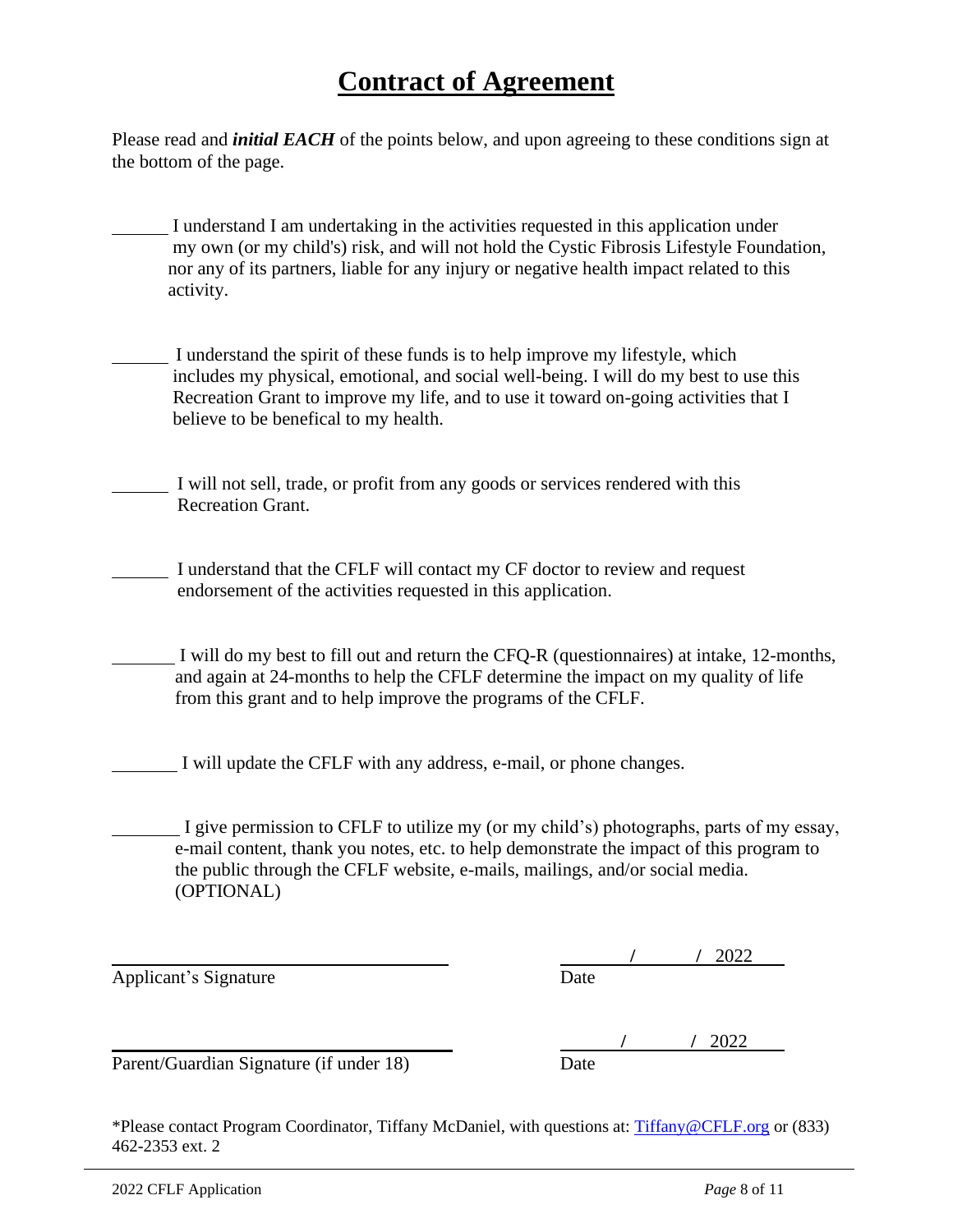#### **Waiver of Liability Relating to Coronavirus/COVID-19**

\*\*If you, or your child, intend to use your Recreation Grant for an activity outside your home you will need to read and sign this waiver\*\*

The novel coronavirus, COVID-19, has been declared a worldwide pandemic by the World Health Organization. COVID-19 is reported to be extremely contagious. The state of medical knowledge is evolving, but the virus is believed to spread from person-to-person contact and/or by contact with contaminated surfaces and objects, and even possibly in the air. People reportedly can be infected and show no symptoms and therefore spread the disease. The exact methods of spread and contraction are unknown, and there is no known treatment, cure, or vaccine for COVID-19. Evidence has shown that COVID-19 can cause serious and potentially life threatening illness and even death. Those who have Cystic Fibrosis are considered high-risk in regard to contracting COVID-19.

The CFLF cannot prevent you [or your child(ren)] from becoming exposed to, contracting, or spreading COVID-19 while utilizing a business's services or premises. If you choose to utilize the CFLF's services in order to enter onto a business's premises, you may be exposing yourself to and/or increasing your risk of contracting or spreading COVID-19.

#### ASSUMPTION OF RISK:

I have read and understood the above warning concerning COVID-19. I hereby choose to accept the risk of contracting COVID-19 for myself and/or my children by utilizing the CFLF's services to enter a business's premises."

WAIVER OF LAWSUIT/LIABILITY: I hereby forever release and waive my right to bring suit against the Cystic Fibrosis Lifestyle Foundation and its owners, officers, directors, managers, officials, trustees, agents, employees, or other representatives in connection with exposure, infection, and/or spread of COVID-19 related to utilizing their Recreation Grant program. I understand that this waiver means I give up my right to bring any claims including for personal injuries, death, disease or property losses, or any other loss, including but not limited to claims of negligence and give up any claim I may have to seek damages, whether known or unknown, foreseen or unforeseen.

I understand and agree that the law of the State of Florida will apply to this contract.

#### I HAVE CAREFULLY READ AND FULLY UNDERSTAND ALL PROVISIONS OF THIS RELEASE, AND FREELY AND KNOWINGLY ASSUME THE RISK AND WAIVE MY RIGHTS CONCERNING LIABILITY AS DESCRIBED ABOVE:

Signature: \_\_\_\_\_\_\_\_\_\_\_\_\_\_\_\_\_\_\_\_\_\_\_\_\_\_\_\_\_\_\_\_\_\_\_\_\_\_\_\_\_\_ Date: \_\_\_\_\_\_\_\_\_\_\_\_\_\_

 $Name (printed): \nightharpoonup$ 

I am the parent or legal guardian of the minor named above. I have the legal right to consent to and, by signing below, I hereby do consent to the terms and conditions of this Release.

| Signature: | $\mathbf{r}$<br>້ |
|------------|-------------------|
|            |                   |
|            |                   |

Name (printed): \_\_\_\_\_\_\_\_\_\_\_\_\_\_\_\_\_\_\_\_\_\_\_\_\_\_\_\_\_\_\_\_\_\_\_\_\_\_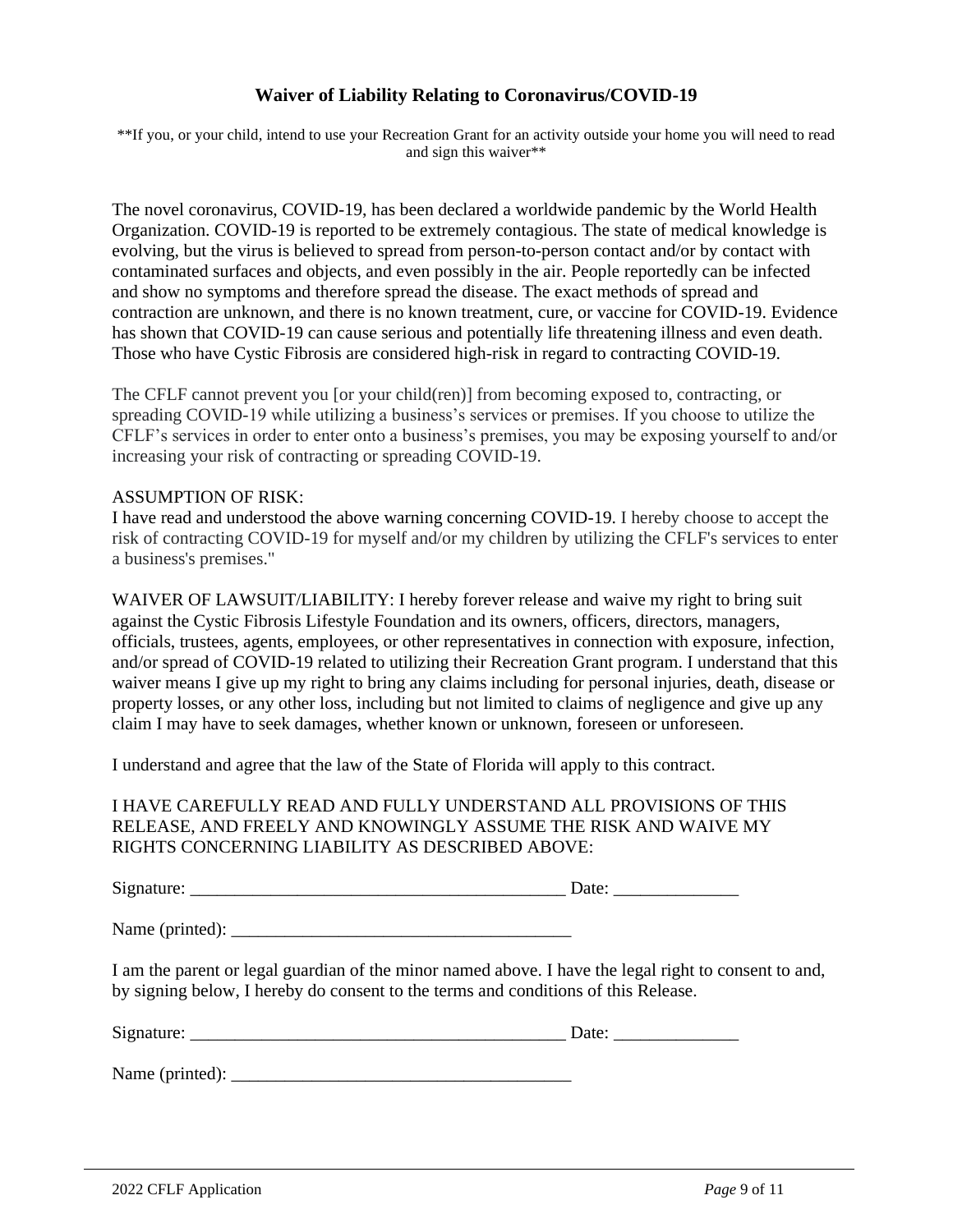\* Please fill out the top portion of this page yourself, then have your CF Care Provider fill out the rest of this page and the following page. Pages 9 and 10 MUST be completed and included with your application to be considered for approval.

| Applicant's Name:            | Applicant's DOB: |
|------------------------------|------------------|
| Applicant's chosen activity: |                  |

### **CF Care Provider (MD, NP, PA) (Page 1) CFLF Recreation Grant- Request for Information**

| CF Care Provider's Name:                               |  |  |
|--------------------------------------------------------|--|--|
|                                                        |  |  |
| CF Care Center:                                        |  |  |
| <b>Center Mailing Address:</b> Center Mailing Address: |  |  |
| City: State: Zip code:                                 |  |  |
|                                                        |  |  |
| <b>Contact Person:</b> Position: Position:             |  |  |
| Phone: $($                                             |  |  |

Dear CF Care Provider,

We have received an application from the applicant listed above for a Recreation Grant from CFLF. Part of our application review process is to verify with their CF Care Provider their current health status. Any information will be kept confidential and will be used for internal purposes only (i.e., not for research or publication) to better understand and demonstrate program impacts in substantiating ongoing financial support.

The information we would like from you:

- 1. How long have you treated this patient?
- 2. How would you rate their compliance with medications and treatments on a scale of 1-10 (10 being 100% compliant.) Circle one: 1 2 3 4 5 6 7 8 9 10
- 3. Do you endorse their participation in the activity listed above as potentially beneficial to their health?
- 4. Do you have any concerns about their participation in these activities?
- 5. Would you be willing to provide updates of their FEV-1 scores upon request?

As the primary CF Care Provider for the patient listed above, I support and encourage their participation in physical activity as a part of their well-being. I understand that CFLF is not promoting any form of interaction between CF patients, and the funds being applied for are strictly for individual purposes of promoting recreation as an additive measure of airway clearance. I feel that he/she is an excellent candidate to receive a CFLF Recreation Grant.

CF Care Provider (Signature) Date

 $/ 2022$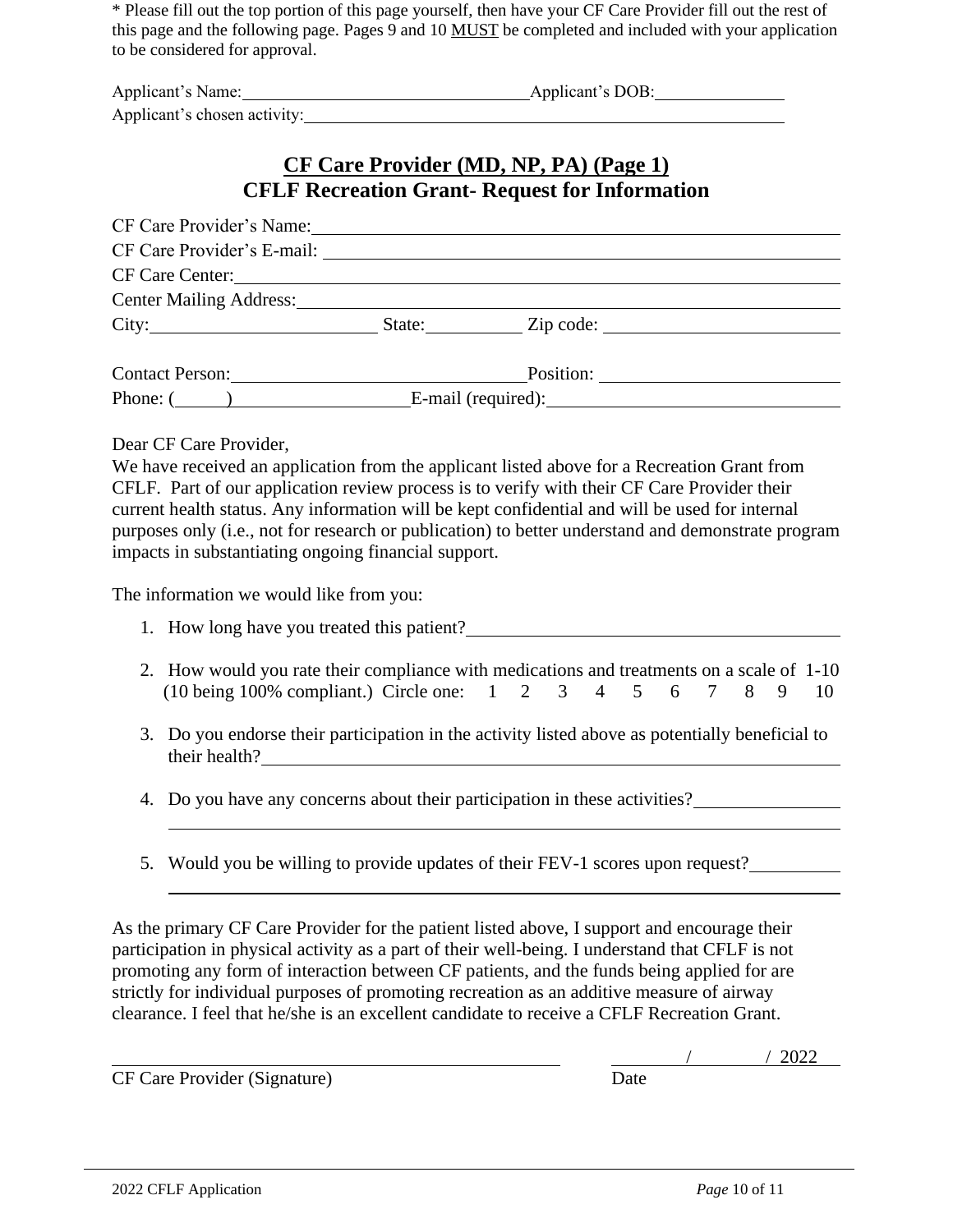### **CF Care Provider (Page 2) CFLF Recreation Grant- FEV- 1 Scores**

|                                                 | Please list the applicant's FEV-1 scores from the last one to two years, we require a minimum of at least<br>4 scores. If the patient is too young, or unable to provide lung function scores, please explain: |      |                                        |  |  |  |
|-------------------------------------------------|----------------------------------------------------------------------------------------------------------------------------------------------------------------------------------------------------------------|------|----------------------------------------|--|--|--|
|                                                 |                                                                                                                                                                                                                |      |                                        |  |  |  |
|                                                 |                                                                                                                                                                                                                |      |                                        |  |  |  |
| Please use two decimals for the "Score" column. | Please enter FEV-1 data below, starting with the OLDEST and ending with the NEWEST scores.                                                                                                                     |      |                                        |  |  |  |
| $*Score:$                                       |                                                                                                                                                                                                                | $\%$ |                                        |  |  |  |
| $*Score:$                                       | Percentile:                                                                                                                                                                                                    | $\%$ | Date: $\frac{1}{\sqrt{1-\frac{1}{2}}}$ |  |  |  |
| $*Score:$                                       | Percentile: University of Percentile:                                                                                                                                                                          | $\%$ | Date: $\angle$ / /                     |  |  |  |
| $*Score:$                                       |                                                                                                                                                                                                                | $\%$ | Date: $\angle$ / /                     |  |  |  |
| Score:                                          |                                                                                                                                                                                                                | $\%$ | Date: $\frac{\ }{}$ / /                |  |  |  |
| Score:                                          |                                                                                                                                                                                                                | $\%$ | Date: $\angle$ / /                     |  |  |  |
|                                                 |                                                                                                                                                                                                                | $\%$ |                                        |  |  |  |
|                                                 |                                                                                                                                                                                                                | $\%$ | Date: $\frac{1}{\sqrt{1-\frac{1}{2}}}$ |  |  |  |
| Score:                                          |                                                                                                                                                                                                                | $\%$ | Date: $\frac{1}{\sqrt{1-\frac{1}{2}}}$ |  |  |  |
| Score:                                          |                                                                                                                                                                                                                | $\%$ | Date: $\frac{1}{\sqrt{1-\frac{1}{2}}}$ |  |  |  |
| *Minimum of four FEV-1 scores required          |                                                                                                                                                                                                                |      |                                        |  |  |  |

Other comments:

The scores listed above have been performed and recorded at an affiliated CF Center under supervision of a CF healthcare provider.

CF Care Provider (Signature) Date